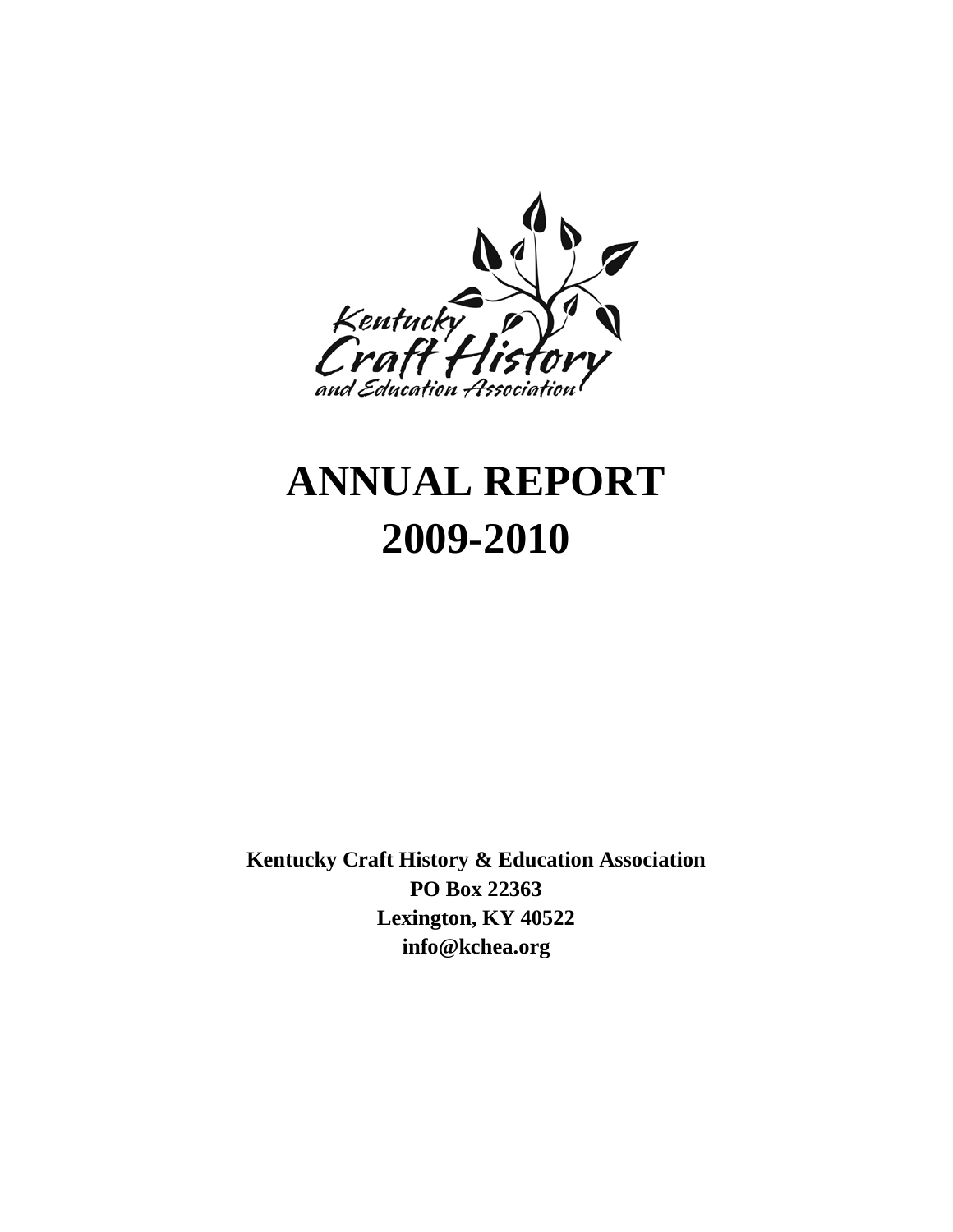# **Kentucky Craft History & Education Association**

# **Annual Report 2009-2010**

# **C O N T E N T S**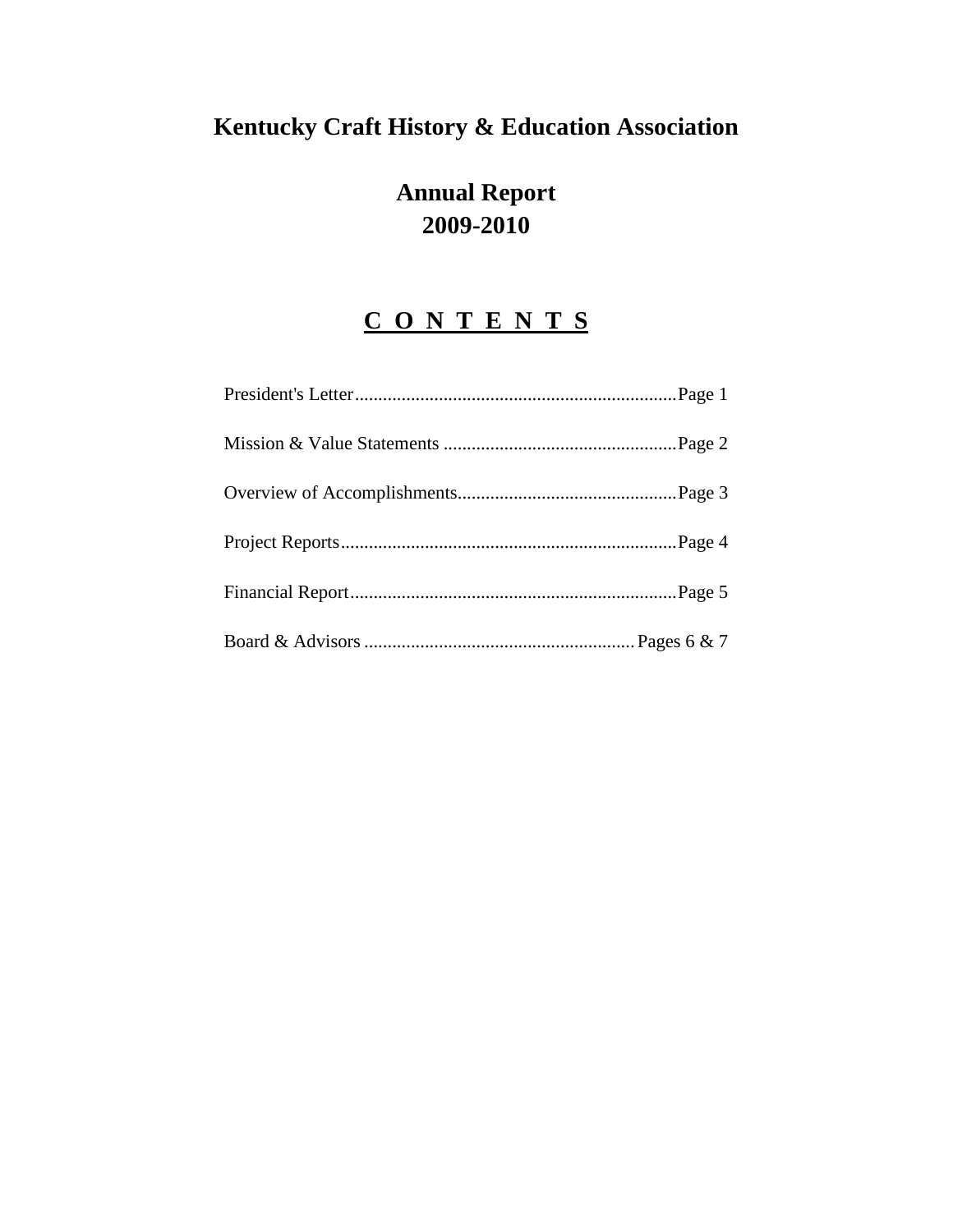November, 2010

Dear Friends and Supporters,

The Kentucky Craft History and Education Association (KCHEA) is proud of the many accomplishments it made during FY 2009-2010.

As a newly formed non-profit, it has been important to focus on building a stable foundation and to develop the tools needed to grow into a strong functioning organization. KCHEA's board has invested considerable time into business and strategic planning. It has developed several committees and policies to assist with and streamline board activities. Board Development has come in the form of self-assessment and seeking out opportunities for learning and training. Likewise, beginning to form relationships with Kentucky art and history communities has been important to building the framework for partnerships that will enable KCHEA to focus on its short and long-term goals.

In addition to the more mundane accomplishments of building an organizational infrastructure, KCHEA can point to several milestone accomplishments that have touched the community and helped KCHEA become more visible to potential audiences, partners, and supporters, which includes:

- Development of marketing materials and outreach to national organizations
- Hosting a forum, "Kentucky Craft History: Gather, Conserve, Present" attended by more than 50 participants and supported by LexArts and the Kentucky Arts Council, along with local businesses.
- Continued work on the oral histories "Craft Luminary Project," including establishment of a committee, program guidelines, the addition of four folk artists oral history interviews and the transcription of over 40 interviews through an Oral History Commission Grant.
- Planning for the 2010 Lexington Public Library Exhibit, "Kentucky Art and Craft: A Continuum of Creativity," featuring contemporary and traditional craft.

As KCHEA moves forward into the coming year, it plans to utilize what was learned from the 2009 Forum to determine programmatic and funding priorities. The board will continue to become better educated, increase its membership, and expand committee participation.

The support and enthusiasm expressed for KCHEA and the work that we've done to date is extremely encouraging. We look forward to fostering ongoing statewide support and potential partnerships so we can continue to support our mission to gather, conserve and present Kentucky's craft history and the ongoing impact of crafts in Kentucky.

Sincerely,

Tran Dedun

Fran Redmon KCHEA President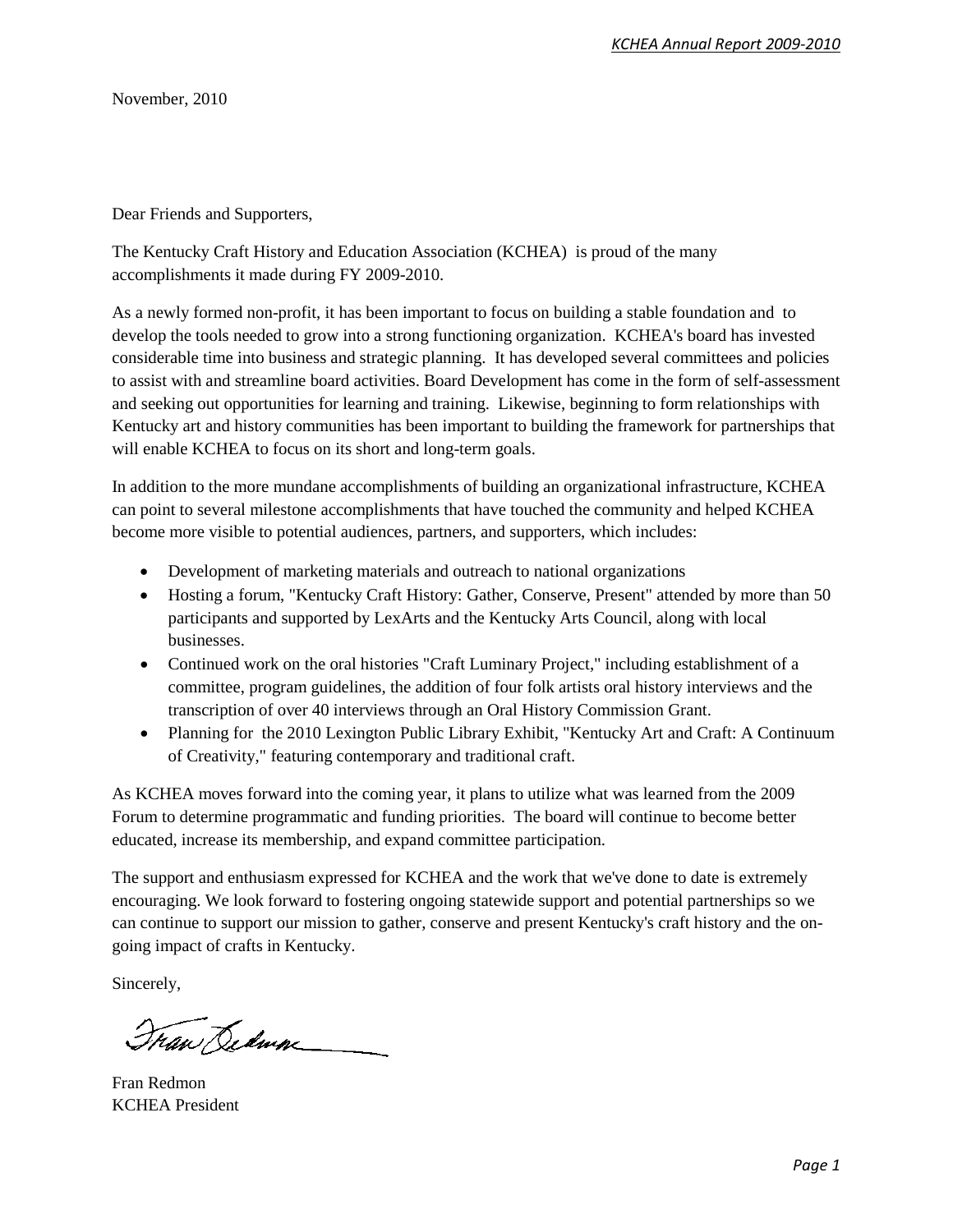# *MISSION*

### *The Kentucky Craft History and Education Association gathers, conserves and presents the history and on-going impact of crafts in Kentucky.*

# *VALUE STATEMENTS*

*There is an inherent value in the making of craft* **which embodies both skill and** design; many skills are intrinsic in rural culture and have historically been part of essential living.

### $50Q$

*Kentucky has a long and rich craft heritage* involving both the makers and organizations of craft that have created both an economic and cultural impact resulting in national and international recognition for the state as a model for craft development.

## $50Q$

*History provides valuable lessons that impact our future* and documenting and sharing Kentucky's craft history honors the makers and creates pride in our heritage.

## 5008

*The arts offer many educational and economic benefits and support the development of intellectual skills.* Crafts can play a role in education through a variety of academic disciplines connecting students to craft artists as role models and educating them to craft as a vocational and lifestyle choice.

## $50Q$

### *The documentation and preservation of Kentucky's craft history is needed and*

*urgent* and is best done through the artifacts, documents, and stories told by craft makers and organizational leaders that have most significantly impacted the state's craft movement.

# ഩ൚

**Partnerships are important** and have been vital to Kentucky's craft success and are critical to the ongoing preservation and documentation of its history.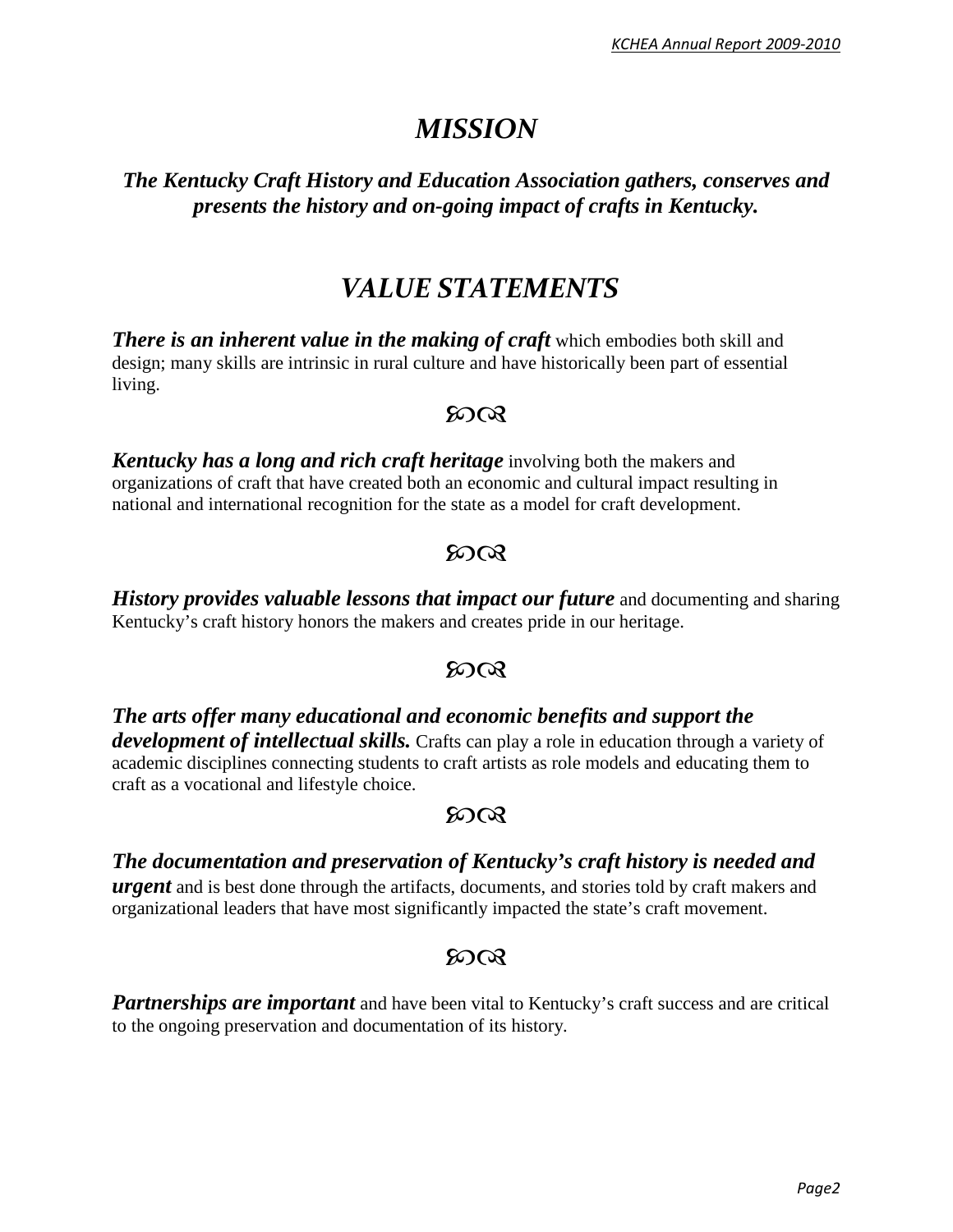#### **OVERVIEW**

#### **Accomplishments and Progress Toward Goals**

#### **GOAL I: Develop strong organizational capacity to promote our mission.**

#### **Policies:**

- Reviewed and revised existing administrative policies
- Developed new policies related to Audio Recordings, Committee Structure and identified others to develop including New Member Recruitment, Debit Card Use, Board Reimbursement, and Annual Report
- Established funding priority to obtain part-time staff assistance, completed Administrative Assistant job description

#### **Board Development:**

- Assessed current board member skills and identified areas of need for new members
- Increased board membership by one, added Nancy Atcher to the board
- Attended UK Non-Profit Leadership Initiative workshop, and joined it's member network in order to utilize free training

#### **Planning:**

- Utilized outcomes from Forum on Kentucky Craft History to identify programming needs and set priorities
- Established a Fundraising Committee
- Continued to monitor and develop activities according to strategic plan

#### **GOAL II: Create a strong image for marketing.**

- Board members represented KCHEA at several conferences including:
	- o Oral History Association Conference, October 2009, Louisville
	- o Appalachian Studies Conference, March 2010, Dahlonega, Georgia
	- o Craft Organization Director's Association (CODA), April 2010, Savannah, Georgia
- Developed and distributed flyer at national CODA Conference, presented for 3-Minutes of Fame
- Established web and brochure committees

#### **Goal III: Facilitate and support the research and documentation of Kentucky's craft history and make it available to many populations.**

- Established process for collections including identification of sub-committees for paper, people and objects.
- Identified KCHEA web-site and virtual craft encyclopedia as priority project and fundraising goal
- Continued work on KHS Oral History transcription grant--thirty-nine transcripts and videos to be part of the state's Oral History archives

#### **GOAL IV: Partner with other organizations in crafts, the arts, education and humanities to preserve and present Kentucky's craft history.**

- Conducted Kentucky Craft History Forum to gather input on collecting, as well as potential partnerships and projects.
- Had communications regarding use of KCHEA videos for TourSEKY tourism web promotion.

#### **GOAL V: Serve as a national model for collecting and for documenting the craftspeople, written information and objects of our state's history.**

- Established procedures for maintenance and identification of KCHEA documents, and preservation of records
- Developed process for backup retention of KCHEA documents and materials

#### **GOAL VI: Present the history of crafts so that all Kentuckians take pride in our long, diverse and continuing craft traditions.**

- Craft Luminary Project--developed guidelines, application, and established committee. Completed four video histories with Eastern Kentucky folk artists.
- Planned for development of Lexington Public Library Exhibit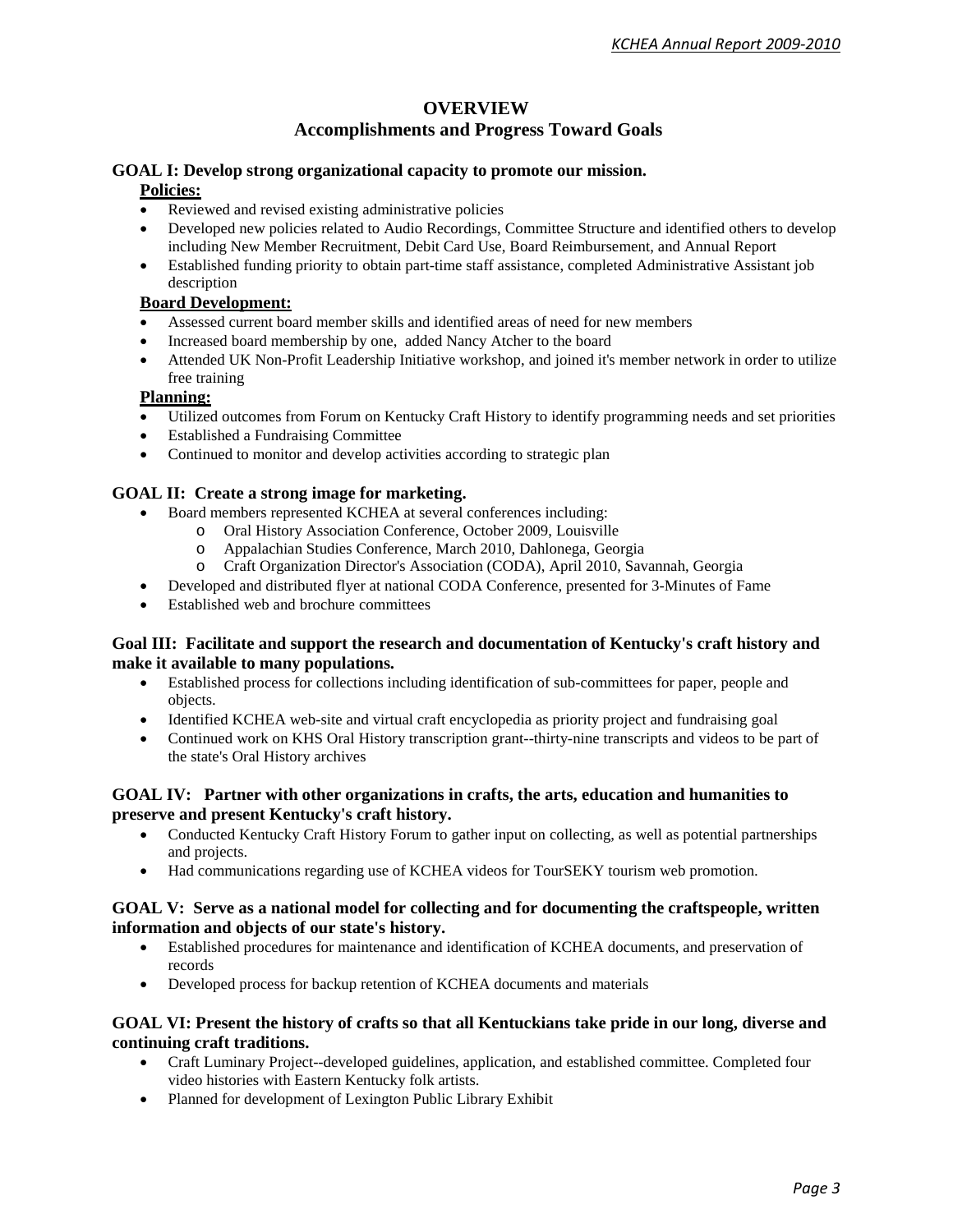# **PROJECTS**

#### *"Kentucky Craft History: Gather, Conserve, Present"*

The one-day event was held November 13, 2009 at ArtsPlace in Lexington, Kentucky. It brought together 54 representatives of arts, crafts, educational, governmental, and historical organizations concerned about the preservation and dissemination of information about Kentucky's rich crafts history. The event met the goals of introducing KCHEA to others, signaling to them KCHEA's willingness to work with them on common objectives, and soliciting their input.

The day's agenda included a presentation about KCHEA, followed by introduction of participants. Then and breakout sessions discussed the collection and documentation of people, paper and objects. Each group looked at what was currently being collected, what needs to be collected and methods of collecting. A general wrap up session focused on potential activities and events that might aid in the presentation of Kentucky craft history. Participants were enthusiastic about KCHEA's organizational objectives and actively engaged in the sessions.

Since it was important that KCHEA board members be active participants in the Forum sessions, Judy Sizemore was hired as a facilitator and recorders and moderators were used to carry out the main managerial functions of the day. Betsy Adler was hired to conduct an evaluation of the event. A Final Report was produced following the Forum, which was sent both to those that attended and others who requested to learn more about the Forum.

KCHEA's board has carefully reviewed and assessed the materials generated in the sessions. A list of Forum generated priorities have been matched with KCHEA's organizational goals and objectives. A plan of action has been developed that includes several ideas presented at the Forum.

The Forum was supported by a \$660 from registration fees, \$1500 in grants (\*\$750 each from LexArts and the Kentucky Arts Council) and \$500 from Dr. and Mrs. Chuck Rolph. There were in-kind donations of \$6635 from individuals and businesses, which included 265 volunteer hours. \**LexArts funds administered FY 2011*

#### *"Craft Luminary Project"*

The purpose of the Craft Luminary Project is to document and preserve through oral history interviews the personal histories of individuals who have made significant contributions to Kentucky's craft movement and impacted Kentucky craft history. KCHEA continued and expanded the interview project developed by Kentucky Guild of Artists and Craftsmen's (KGAC) oral history committee. Oral Histories completed by KGAC were turned over to KCHEA and to date, over 40 oral histories have now been completed.

In FY 2010 work on the Craft Luminary Project included development of Guidelines and an application form and the establishment of a committee that reviews oral history recommendations for the board. In follow up to a 2009 Oral History Commission Grant, transcriptions of the interviews were completed and edited in the past year that will be maintained at the Kentucky History Center.

KCHEA added four oral histories in FY 2010 which were conducted with several Eastern Kentucky folk artists: Minnie Adkins, Tim Lewis, Ronald Cooper and Calvin Coopers. Assistance for the interviews was provided by the Kentucky Folk Art Center, Morehead Kentucky. A complete list of the oral histories that KCHEA maintains is available upon request.

Currently, KCHEA only conducts oral histories with those individuals whose stories are considered to be urgent and at risk.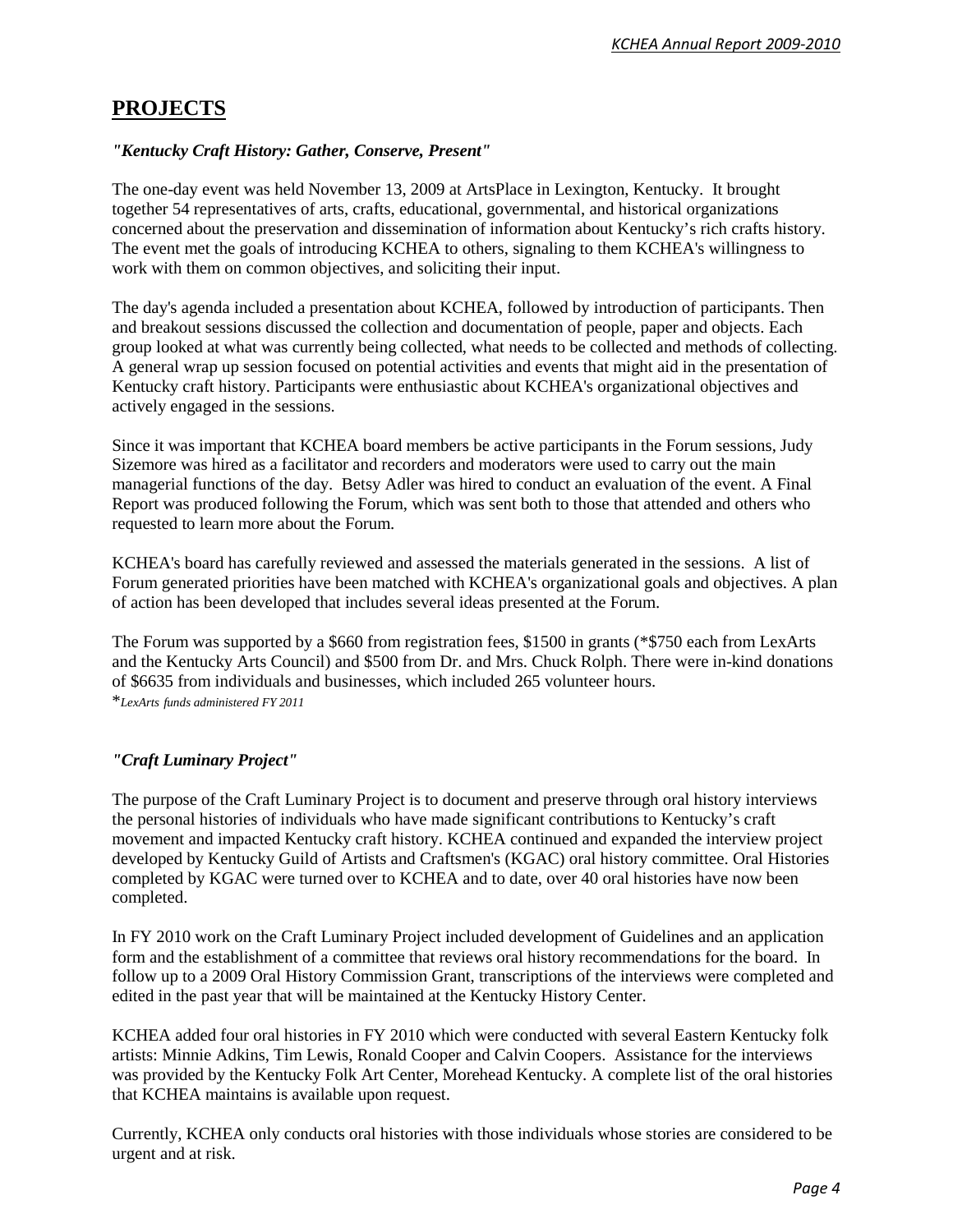#### **FINANCIAL REPORT**

|                       |                                                                                                                                                                              | <b>FY 2009-2010 ACTUAL</b> | FY 2010-2011 PROJECTED |
|-----------------------|------------------------------------------------------------------------------------------------------------------------------------------------------------------------------|----------------------------|------------------------|
| <b>Revenue:</b>       |                                                                                                                                                                              |                            |                        |
|                       | Contributions:                                                                                                                                                               | \$750.00                   | \$1,000.00             |
|                       | <b>Grant Funds:</b>                                                                                                                                                          |                            | \$1,500.00             |
|                       | <b>Forum Revenues</b>                                                                                                                                                        | \$1,585.00                 | \$1,500.00             |
|                       | Net Assets Carried Forward:                                                                                                                                                  | \$20,313.25                | \$14,991.36            |
|                       | <b>TOTAL REVENUE</b>                                                                                                                                                         | \$22,648.25                | \$18,991.36            |
| <b>Expenses:</b>      |                                                                                                                                                                              |                            |                        |
|                       | Personnel/Administration                                                                                                                                                     |                            | \$2,500.00             |
|                       | Project/Forum                                                                                                                                                                | \$2,366.86                 | \$2,500.00             |
|                       | Project/Interviews                                                                                                                                                           | \$4,496.34                 | \$2,000.00             |
|                       | Project/Exhibit                                                                                                                                                              |                            | \$200.00               |
|                       | <b>Board Training</b>                                                                                                                                                        |                            | \$600.00               |
|                       | Membership Fees                                                                                                                                                              | \$165.00                   | \$200.00               |
|                       | <b>Email/Web Services</b>                                                                                                                                                    | \$34.95                    | \$100.00               |
|                       | Marketing - Printing                                                                                                                                                         |                            | \$1,000.00             |
|                       | Software                                                                                                                                                                     | \$180.00                   | \$100.00               |
|                       | <b>Mail Services</b>                                                                                                                                                         | \$67.00                    | \$67.00                |
|                       | <b>Filing Fees</b>                                                                                                                                                           | \$9.00                     | \$9.00                 |
|                       | Supplies                                                                                                                                                                     | \$337.74                   | \$250.00               |
|                       | Net Assets to Carry Forward                                                                                                                                                  | \$14,991.36                | \$9,465.36             |
|                       | <b>TOTAL EXPENSES</b>                                                                                                                                                        | \$22,648.25                | \$18,991.36            |
| <b>Contributions:</b> |                                                                                                                                                                              |                            |                        |
| Grants:               | Kentucky Arts Council, \$750                                                                                                                                                 |                            |                        |
|                       | <b>Additional Cash and In-Kind Support:</b><br>Mike Ades, Greenbaum, Doll & McDonald, Lexington<br>ArtsPlace, Lexington<br>Magee's Bakery, Lexington<br>People's Bank, Berea |                            |                        |
|                       | Marie Hochstrasser, Lexington                                                                                                                                                |                            |                        |

Kentucky Artisan Center at Berea, Berea

Pepsi-Cola Bottling Company, Lexington

Portofino's, Lexington

Dr. and Mrs. Chuck Rolph, Lexington

Saloman & Company, Lexington

Third Street Stuff, Lexington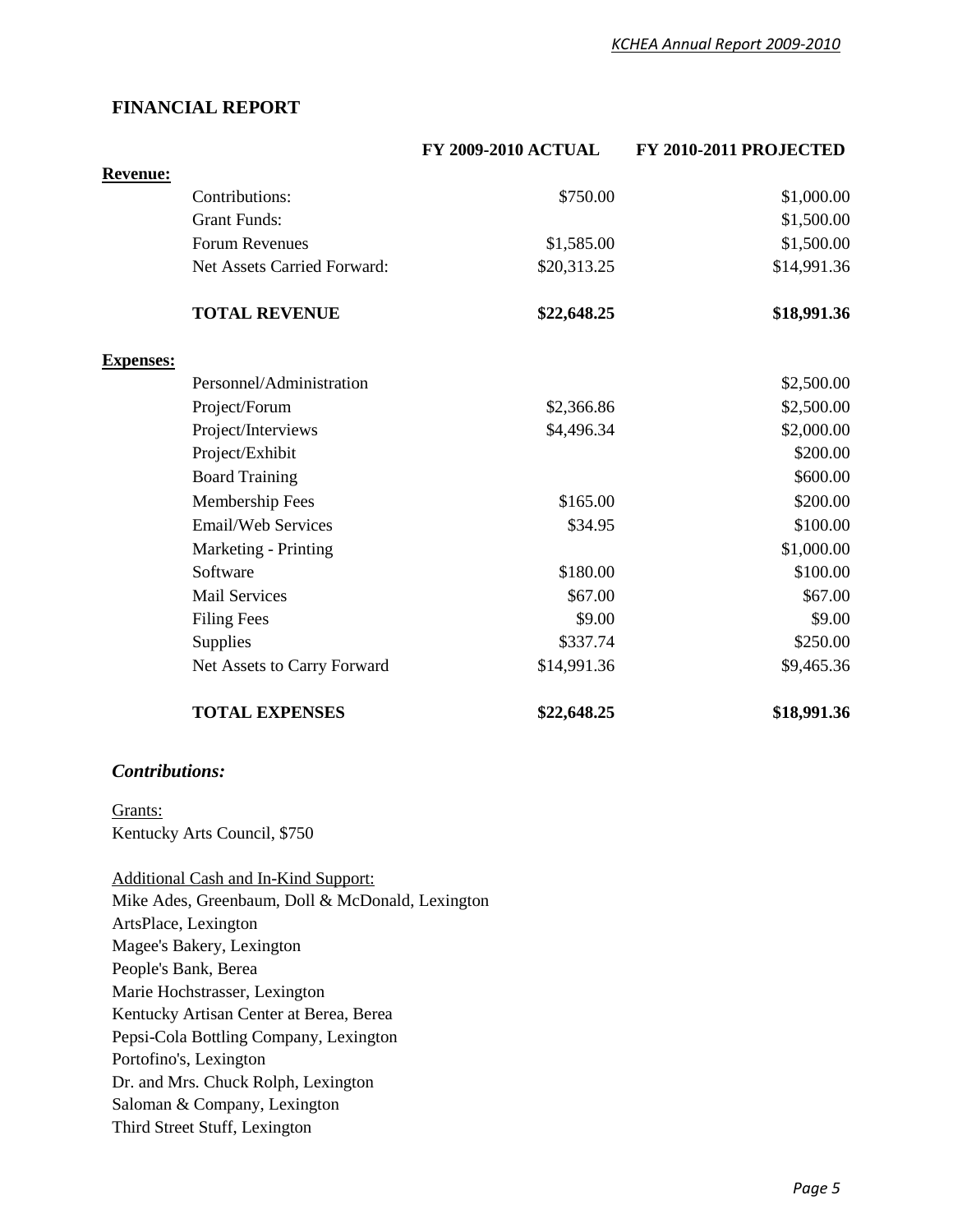#### **BOARD OF DIRECTORS**

**Susan Goldstein**, **Founding President**, is an artist, curator, and art collector, graduated from the University of Vermont with a BA in Elementary Education and earned a Master's degree in Counseling Psychology from Tuft's University. An innovative clay artist, her work has been included in numerous exhibitions, including the Governor's Mansion in Frankfort and the Congressional Office Building in Washington, D.C. Her work has earned awards including the Purchase Award from the Hoyt institute of Fine Arts. She has numerous past and present board affiliations including a term as president of the Board of the Kentucky Guild of Artists and Craftsmen.

**Fran Redmon, President,** has a B.F.A. in Commercial Art from Western Kentucky University. From 1986 through 2007 she served as director of Kentucky Craft Marketing (CMP), a program of the Kentucky Arts Council. Fran successfully spearheaded numerous initiatives that gained international recognition for the CMP and established it as a national model. In 2007 she was the recipient of the Craft Organization Development Association's (CODA) national award for "Outstanding Service, Creative Thinking, and Leadership" having a significant impact on the crafts field. Fran has held craft leadership positions in Kentucky and nationally, serving on several boards, advisory councils and various state government committees. She has recently done consulting work with programs in Georgia and Pennsylvania, worked as a consultant for CODA, and is a Kentucky Peer Advisor for the Kentucky Arts Council.

**Mary Reed, Secretary**, is a craft artist and co-owner of Appalachian Crafts. She attended the University of Kentucky where she studied fine arts and is a juried member of the Kentucky Guild of Artists and Craftsmen, the Kentucky Craft Marketing Program and the Kentucky Peer Advisory Network. She serves on the advisory council of the Kentucky Appalachian Artisan Center and as a mentor for the Kentucky Craft Marketing Program. She has conducted numerous crafts workshops and artist residencies in elementary schools and her work has been presented in numerous exhibitions.

**Tim Glotzbach, Treasurer**, earned a Master of Fine Art in Jewelry/Metalsmithing from Southern Illinois University. He is the current director of the Berea College Student Crafts Industries and former dean of the Kentucky School of Crafts. His work has been in numerous exhibitions, including solo exhibits at Berea College and Eastern Kentucky University. He has served as keynote speaker for the Southern Highland Handicraft Guild and was awarded the Rude Osolnik Award for outstanding individual efforts in crafts advocacy and education, and excellence in personal design and workmanship.

**Philis Alvic** is an artist, weaver, and writer. Since graduating from the School of the Art Institute in Chicago, she has shown her work in exhibitions throughout the country and been awarded the Certificate of Excellence from the Handweavers Guild of America. She has published over 100 articles and papers on crafts and crafts history and two books, one on early 20<sup>th</sup> century Appalachian weaving centers and the other on crafts of Armenia. She serves as an international craft development consultant through agencies funded by USAID.

**Nancy Atcher** has a B.S. in Business from Indiana University. In 1983, she was the first executive director of the Kentucky Art and Craft Foundation, now known as the Kentucky Museum of Art and Craft, Louisville, Kentucky. In 1987, she joined Kentucky Craft Marketing, a program of the Kentucky Arts Council, where she assisted with many successful initiatives to sell the state's crafts. In 2001, she coordinated the Program's Product Development Initiative, teaming with artists, craftspeople and retailers to build a retail program for Kentucky products. Since retirement in 2008, Nancy provides marketing workshops to organizations, consulting with individual artists and is active in community theater. She has served on the board of the Artist Business Institute and is currently the chair of the Fine Arts Committee at First United Methodist Church, Frankfort.

**Richard Bellando** was co-owner and vice president in charge of sales and operation of Churchill Weavers and before that, served as the director of the Berea College Student Crafts Industries. He graduated from Berea College and did postgraduate work at Vanderbilt University. He was the first executive director of the Kentucky Guild of Artists and Craftsmen from 1967-1970. He currently serves on the boards of numerous arts, business, and civic organizations.

**Lila Davis Bellando** earned a BA in Elementary Education at Berea College and a Master's degree in Education with a concentration in art at Eastern Kentucky University. Before becoming co-owner and president of Churchill Weavers in charge of design and product development, she was an elementary art teacher. She has extensive affiliations, past and present, with boards of arts, civic, and education organizations, including serving as the Vice Chair of the Kentucky State Board of Education. She is currently serving as president for the Southern Highland Handicraft Guild board of directors.